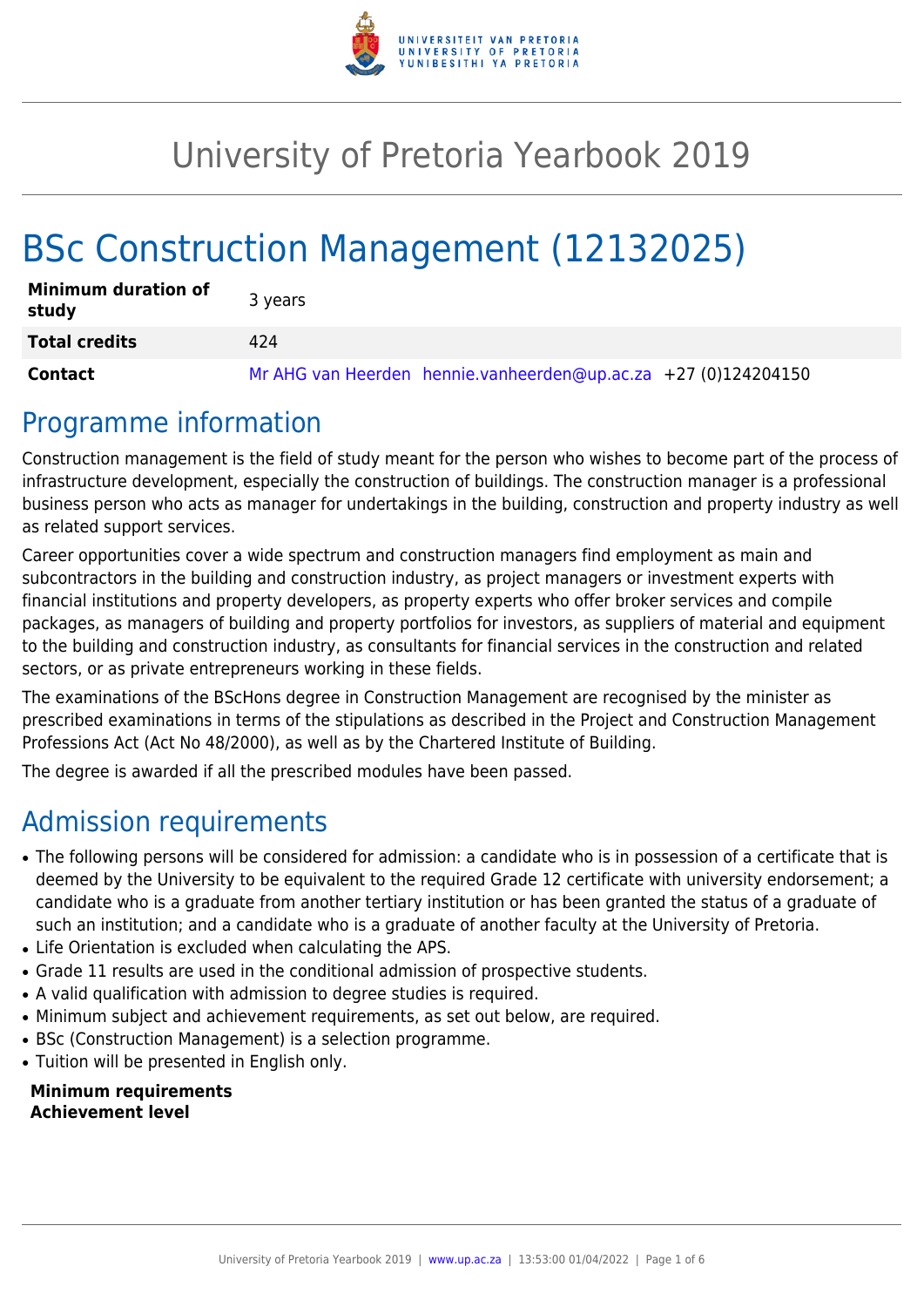

| <b>English Home</b><br>Language or<br><b>English First</b><br><b>Additional</b><br>Language |          | <b>Mathematics</b> |          | <b>Physical Science or Accounting</b> |          | <b>APS</b> |
|---------------------------------------------------------------------------------------------|----------|--------------------|----------|---------------------------------------|----------|------------|
| NSC/IEB                                                                                     | AS Level | NSC/IEB            | AS Level | NSC/IEB                               | AS Level |            |
| 5                                                                                           |          |                    |          | 4                                     | D        | 30         |

\* Cambridge A level candidates who obtained at least a D in the required subjects, will be considered for admission. International Baccalaureate (IB) HL candidates who obtained at least a 4 in the required subjects, will be considered for admission.

## Promotion to next study year

#### **Promotion to the second semester of the first year and to the second year of study**

- a. A newly registered first-year student who failed all the prescribed modules for the programme at the end of the first semester shall not be readmitted to the School for the Built Environment in the second semester.
- b. A student who complies with all the requirements of the first year of study, or has at least obtained 110 credits, is promoted to the second year of study.
- c. A student who has not obtained at least 70% of the credits of the first year of study after the November examinations must reapply for admission should he/she intend to continue with his/her studies. Written application must be submitted to the student administration of the School for the Built Environment no later than 12 January. Late applications will be accepted only in exceptional circumstances after approval by the Dean and conditions of readmission as determined by the admissions committee shall apply should first-year students be readmitted.
- d. Students who have not passed all the prescribed modules of the first year of study, as well as students who are readmitted in terms of (c) must register for the outstanding modules of the first year.
- e. A student who is repeating his/her first year, may, on recommendation of the relevant head of department and with the approval of the Dean, be permitted to enrol for modules of the second year of study in addition to the first-year modules which he or she failed, providing that he or she complies with the prerequisites for the second-year modules and that no timetable clashes occur. The number of credits per semester for which a student registers may not exceed the prescribed number of credits per semester by more than 16 credits.

#### **Promotion to the third year of study**

- a. A student who complies with all the requirements of the second year of study, or has at least obtained 230 credits, is promoted to the third year of study.
- b. The Dean may, on the recommendation of the relevant head of department, allow a student, who qualifies for promotion to a subsequent year of study, but who has not passed all the modules of that year, to carry over those modules to the next or a later year.
- c. The number of credits per semester for which a student registers may not exceed the prescribed number of credits per semester by more than 16 credits.
- d. A student who complies with all the requirements for the degree with the exception of one year module or two semester modules, in which a final mark of at least 40% has been obtained, may be admitted to a special examination in the module(s) concerned, at the start of the ensuing semester.
- e. On the recommendation of the relevant head of department, the Dean may in exceptional circumstances deviate from the abovementioned stipulations, provided that no timetable clashes occur.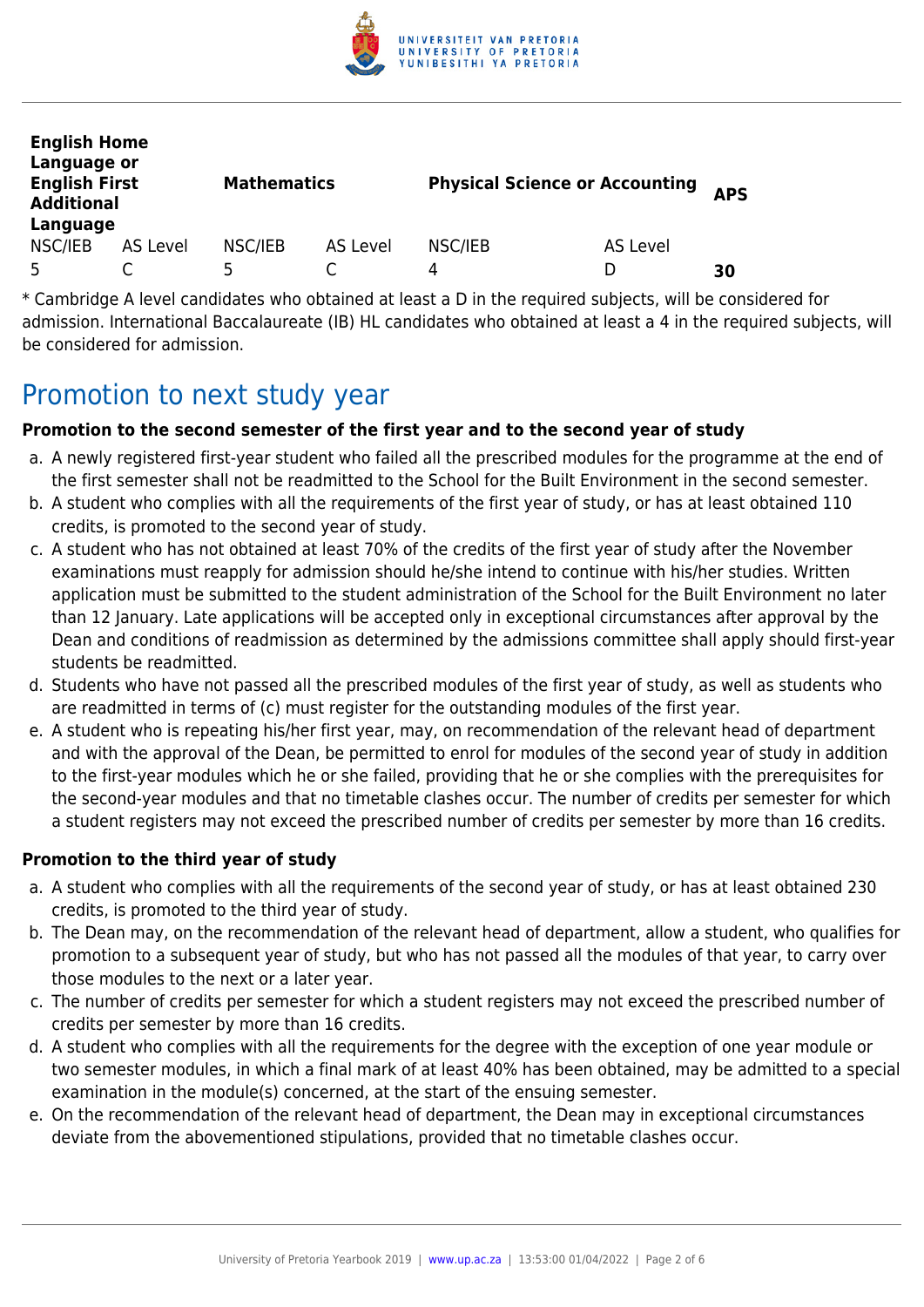

# Pass with distinction

The degree is conferred with distinction on a student:

- i. if no module of the second and third study year was repeated and a weighted average of at least 75% was obtained in one year in all the modules (excluding JCP 201), of the final study year;
- ii. the degree programme was completed within the prescribed three study years, and the final study year modules were passed on first registration without any supplementary or special examinations.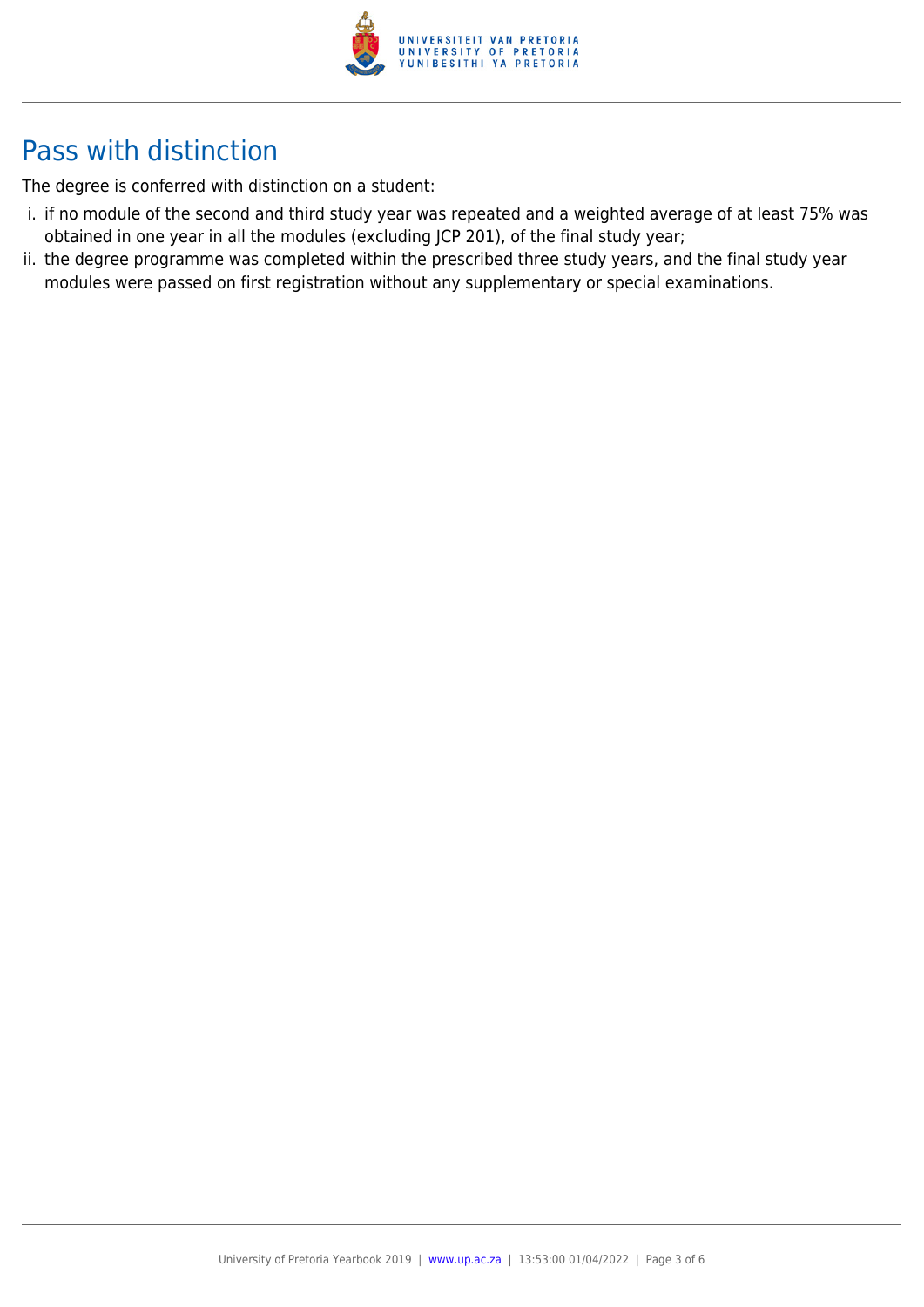

## Curriculum: Year 1

**Minimum credits: 141**

### **Fundamental modules**

[Academic information management 101](https://www.up.ac.za/yearbooks/2019/modules/view/AIM 101) (AIM 101) - Credits: 6.00 [Academic information management 111](https://www.up.ac.za/yearbooks/2019/modules/view/AIM 111) (AIM 111) - Credits: 4.00 [Academic information management 121](https://www.up.ac.za/yearbooks/2019/modules/view/AIM 121) (AIM 121) - Credits: 4.00 [Academic literacy for Construction Economics 122](https://www.up.ac.za/yearbooks/2019/modules/view/ALL 122) (ALL 122) - Credits: 6.00 [Academic orientation 112](https://www.up.ac.za/yearbooks/2019/modules/view/UPO 112) (UPO 112) - Credits: 0.00

### **Core modules**

[Building organisation 121](https://www.up.ac.za/yearbooks/2019/modules/view/BGG 121) (BGG 121) - Credits: 3.00 [Building drawings 111](https://www.up.ac.za/yearbooks/2019/modules/view/BOU 111) (BOU 111) - Credits: 6.00 [Building drawings 121](https://www.up.ac.za/yearbooks/2019/modules/view/BOU 121) (BOU 121) - Credits: 6.00 [Building science 110](https://www.up.ac.za/yearbooks/2019/modules/view/BWT 110) (BWT 110) - Credits: 9.00 [Building science 120](https://www.up.ac.za/yearbooks/2019/modules/view/BWT 120) (BWT 120) - Credits: 9.00 [Economics 110](https://www.up.ac.za/yearbooks/2019/modules/view/EKN 110) (EKN 110) - Credits: 10.00 [Economics 120](https://www.up.ac.za/yearbooks/2019/modules/view/EKN 120) (EKN 120) - Credits: 10.00 [Building services 112](https://www.up.ac.za/yearbooks/2019/modules/view/GBD 112) (GBD 112) - Credits: 6.00 [Building services 122](https://www.up.ac.za/yearbooks/2019/modules/view/GBD 122) (GBD 122) - Credits: 6.00 [Quantities 101](https://www.up.ac.za/yearbooks/2019/modules/view/HVH 101) (HVH 101) - Credits: 24.00 [History of the environment 122](https://www.up.ac.za/yearbooks/2019/modules/view/OMG 122) (OMG 122) - Credits: 6.00 [Introduction to structures 110](https://www.up.ac.za/yearbooks/2019/modules/view/SKE 110) (SKE 110) - Credits: 9.00 [Structures 120](https://www.up.ac.za/yearbooks/2019/modules/view/SKE 120) (SKE 120) - Credits: 9.00 [Mathematics 134](https://www.up.ac.za/yearbooks/2019/modules/view/WTW 134) (WTW 134) - Credits: 16.00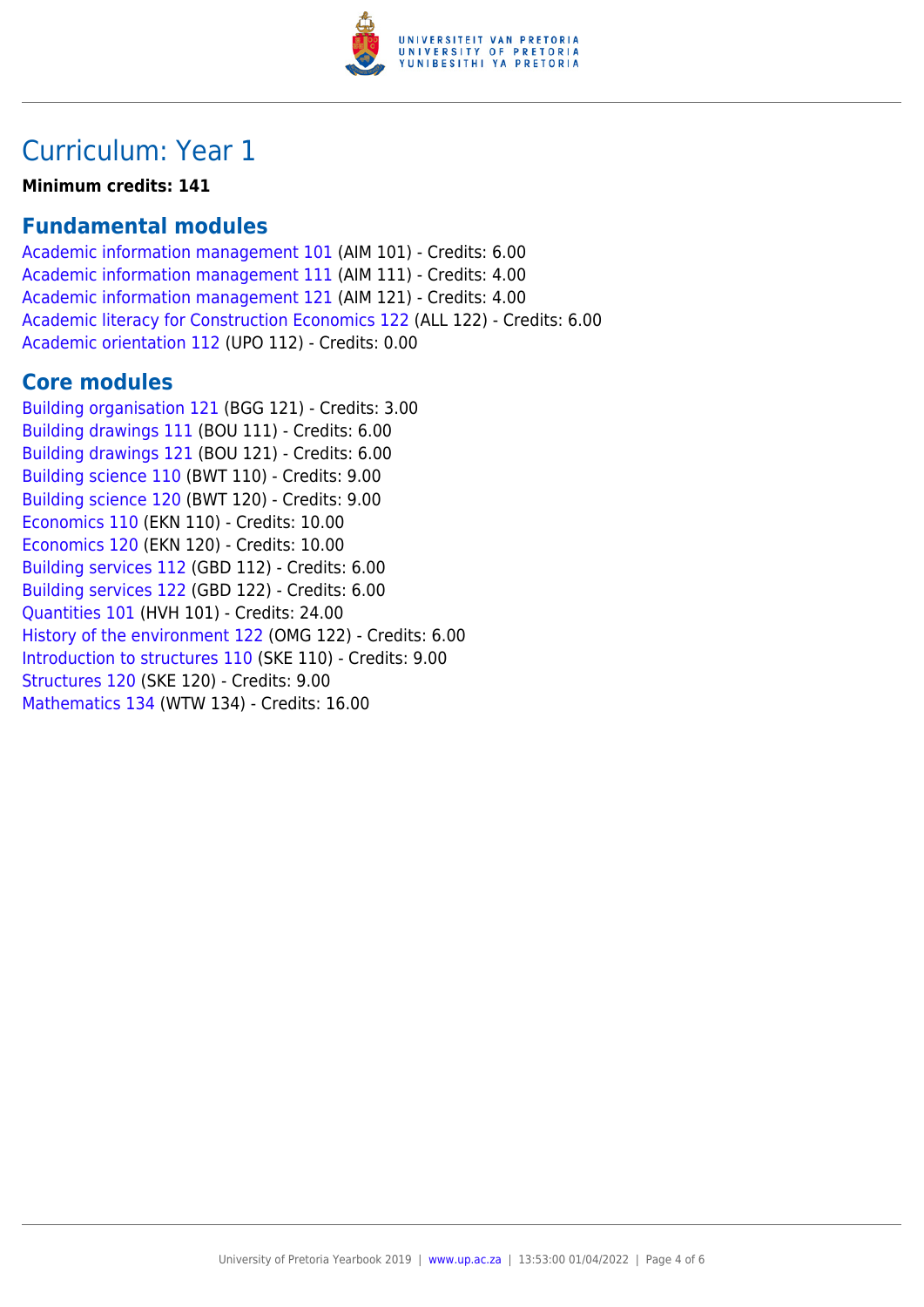

## Curriculum: Year 2

#### **Minimum credits: 133**

### **Core modules**

[Labour law 311](https://www.up.ac.za/yearbooks/2019/modules/view/ABR 311) (ABR 311) - Credits: 20.00 [Building science 210](https://www.up.ac.za/yearbooks/2019/modules/view/BWT 210) (BWT 210) - Credits: 9.00 [Building science 220](https://www.up.ac.za/yearbooks/2019/modules/view/BWT 220) (BWT 220) - Credits: 9.00 [Financial management 110](https://www.up.ac.za/yearbooks/2019/modules/view/FBS 110) (FBS 110) - Credits: 10.00 [Building services 211](https://www.up.ac.za/yearbooks/2019/modules/view/GBD 211) (GBD 211) - Credits: 6.00 [Building services 221](https://www.up.ac.za/yearbooks/2019/modules/view/GBD 221) (GBD 221) - Credits: 6.00 [Construction quantities 201](https://www.up.ac.za/yearbooks/2019/modules/view/KSH 201) (KSH 201) - Credits: 24.00 [Reinforced concrete structures 210](https://www.up.ac.za/yearbooks/2019/modules/view/SKE 210) (SKE 210) - Credits: 9.00 [Civil engineering services 220](https://www.up.ac.za/yearbooks/2019/modules/view/SKE 220) (SKE 220) - Credits: 9.00 [Statistics 110](https://www.up.ac.za/yearbooks/2019/modules/view/STK 110) (STK 110) - Credits: 13.00 [Statistics 161](https://www.up.ac.za/yearbooks/2019/modules/view/STK 161) (STK 161) - Credits: 6.00 [Site surveying 213](https://www.up.ac.za/yearbooks/2019/modules/view/TRN 213) (TRN 213) - Credits: 12.00